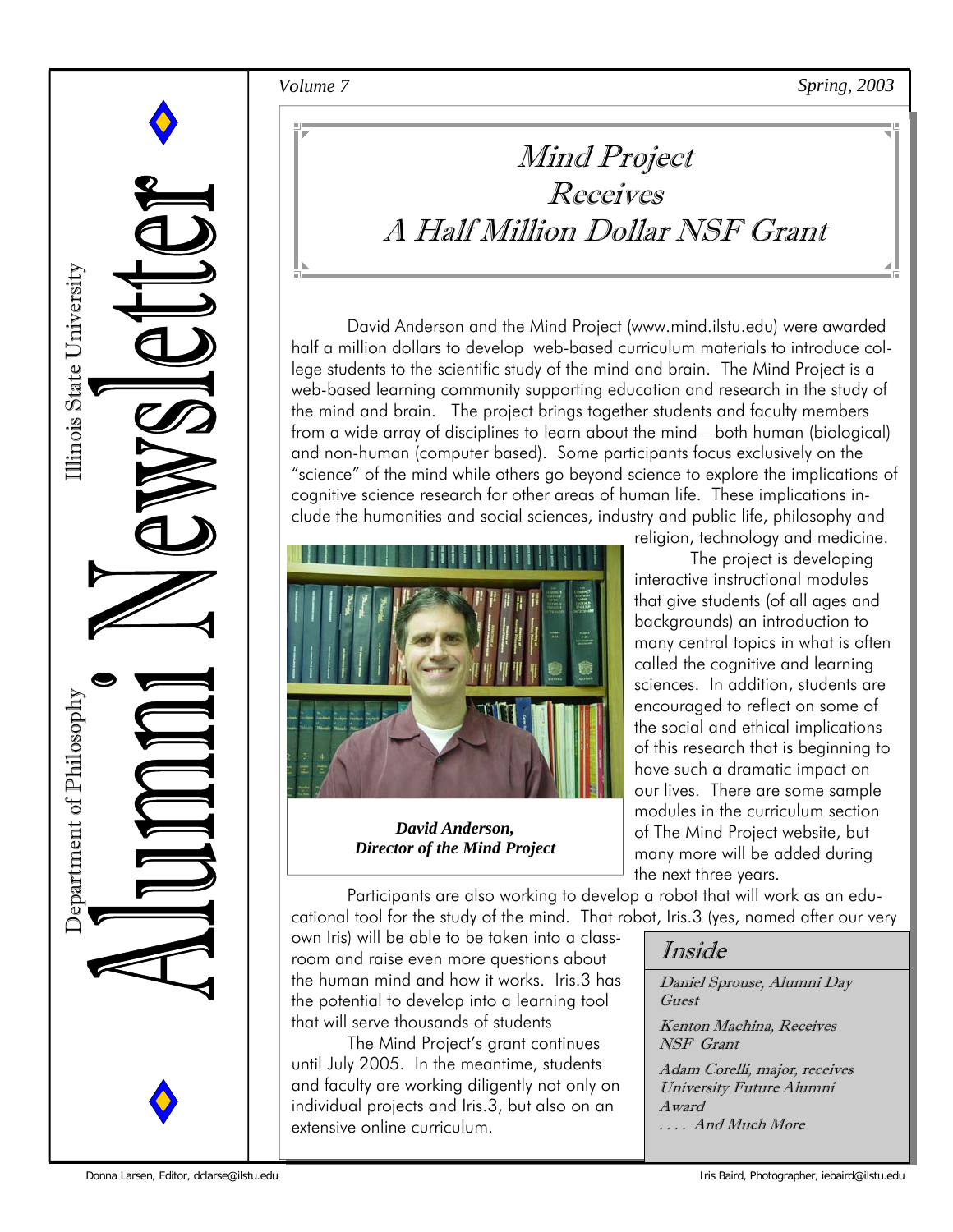**Alumni Newsletter 2** 

**AND ROW** 

**Contract Contract Contract Contract Contract Contract Contract Contract Contract Contract Contract Contract C Contract Contract Contract Contract Contract Contract Contract Contract Contract Contract Contract Contract Contract Contract Contract Contract Contract Contract Contract Contract Contract Contract Contract Contract Contr** 

**AVE** 

**AVE** 

**AND ROW ANDRO** 

**Contract of the Contract of The Contract of The Contract of The Contract of The Contract of The Contract of The Contract of The Contract of The Contract of The Contract of The Contract of The Contract of The Contract of T ANTI** 

**Contract of the Contract of the Contract of The Contract of The Contract of The Contract of The Contract of The Contract of The Contract of The Contract of The Contract of The Contract of The Contract of The Contract of T AND** 

**Contract of the Contract of the Contract of The Contract of The Contract of The Contract of The Contract of The Contract of The Contract of The Contract of The Contract of The Contract of The Contract of The Contract of T** 

**Contract of the Contract of The Contract of The Contract of The Contract of The Contract of The Contract of The Contract of The Contract of The Contract of The Contract of The Contract of The Contract of The Contract of T AVENU** 

**ANDROIN** 

**Contract Contract Contract Contract Contract Contract Contract Contract Contract Contract Contract Contract Contract Contract Contract Contract Contract Contract Contract Contract Contract Contract Contract Contract Contr** 

**A ANDROIN** 

**Contract Contract Contract Contract Contract Contract Contract Contract Contract Contract Contract Contract Contract Contract Contract Contract Contract Contract Contract Contract Contract Contract Contract Contract Contr AND Contract of the Contract of The Contract of The Contract of The Contract of The Contract of The Contract of The Contract of The Contract of The Contract of The Contract of The Contract of The Contract of The Contract of T** 

**AVE** 

**RANT** 

**Contract of the Contract of the Contract of The Contract of The Contract of The Contract of The Contract of The Contract of The Contract of The Contract of The Contract of The Contract of The Contract of The Contract of T AVE** 

**ANDROIN** 

**ANDROIN AND ROW** 

**All Street Report Follows** 

**RADIO** 

**RAND** 

**CONTRACTOR** 



News from Normal

 Department faculty have had a most productive year. Atop the department's news of the last year stand two major grants and two more distinguished professorships.

 Professor David Anderson has landed a half million dollar, three year grant from the National Science Foundation to continue with the Mind Project. David is the principal investigator and coordinates faculty spread among a half dozen ISU departments and a half dozen other colleges to development a complete, on-line undergraduate cognitive science curriculum. This program is fast

putting ISU and the Philosophy Department on the international Cognitive Science map.

 Andes Endowed Professor in General Education Kenton Machina likewise is co-principal investigator on a new \$285,000, three year NSF grant aimed at changing attitudes of college freshmen toward female participation in science, math, engineering and technology. The plan is to increase interest in science, math and technology among women through summer programs to introduce new students to the opportunities these fields represent to young women.

 Professor Thomas Simon this academic year holds the Schultze Distinguished Professor Chair of Interdisciplinary Studies at the University of Northern Colorado. While there he has organized public debates on pressing issues in religion and politics and reached a broad, interdisciplinary audience. Thomas gave the College of Arts and Sciences Lecture in the fall and was named the Outstanding College of Arts and Sciences Researcher in the Humanities for 2002. His new book, *Justice and Genocide,* is due to appear shortly.

 Professor Mark Siderits has been awarded a Leverhulme Trust grant and Professorship to teach and develop England's first graduate program in South Asian Philosophy at the University of Liverpool. He will also teach Buddhist philosophy at the University of Lausanne in Switzerland next spring. He is the author of the new book *Empty Persons*.

 Professor Michael Gorr's paper "The Morality of Plea Bargaining," was recently nominated by the editors of *Social Theory and Practice* for the American Philosophical Association Berger Prize for the best essay in philosophy of law.

 Professor Alison Bailey's co-edited anthology *Community, Diversity and Difference* appeared in 2002. Alison's work is mainly in the philosophy of race and gender, and she has recently turned to the ethics of agribusiness as well.

 Professor Chris Horvath has recently won the College of Arts and Sciences Outstanding Service Award. Chris is one of two departmental academic advisors and has served on a variety of important department, college, and university committees as well as with the American Philosophical Association.

 The university's capital campaign – Redefining Normal – proceeds apace even amid budgetary woes in Springfield. We have now raised more than \$60,000,000 towards a goal of \$88,000,000. The state provides only 30% of ISU's budget, so that it is vital that alumni support the university materially. Faculty in the Philosophy Department have exceeded the average university giving rate. But we depend on you for your support.

 Projects with high immediate priority include the department's first ever student scholarship. The department has determined that, instead of holding an annual essay contest for area high school students, we will provide a scholarship for one of our current students. The university is doing a great job attracting ever more promising students, and we think our resources are better spent helping students complete their degrees in a timely manner. ISU philosophy students need your help, so contribute if you can.

We are also particularly interested in enhancing the junior/senior experience for our philosophy majors. Part of this involves travel to conferences to present the results of their research. This, too, is an area with costs attached beyond the means of most of our students and for which university resources are very limited. So, please consider a gift to the department to support instructional student travel.

 I hope you have a great year and encourage you to stay in touch with your former teachers and come visit the department anytime you are in the neighborhood. Our doors are always open.

Best wishes,

 Jim Swindler, Chairman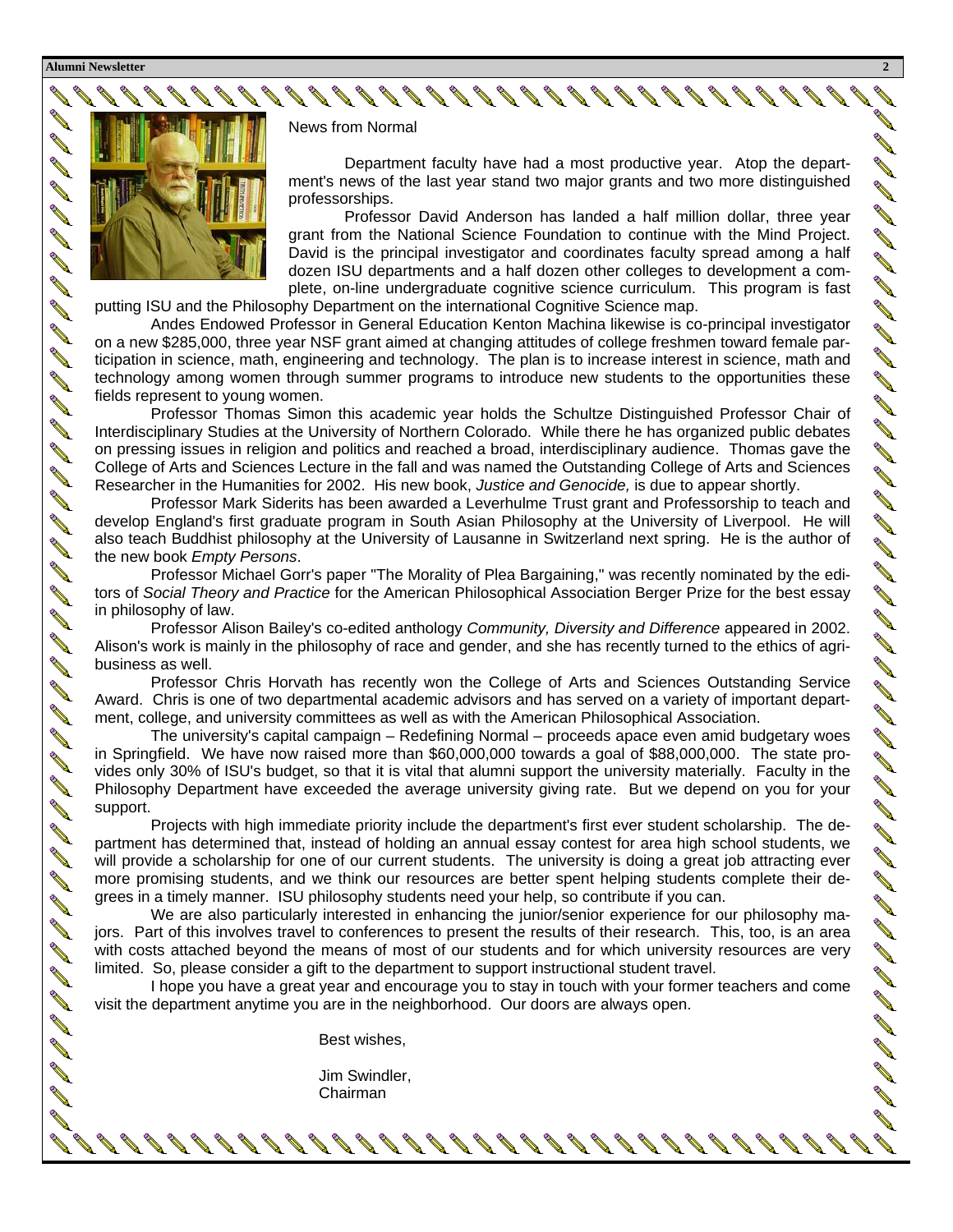

## Daniel Sprouse (1975) Alumni Day **Guest**

The Department enjoyed very much the visit of Daniel Sprouse as our Alumni Day Guest during Homecoming weekend. Daniel spent the day Friday and Saturday morning on campus. He enjoyed seeing the changes on campus and visiting with old friends who happened to be here that weekend also. On Friday afternoon he gave a colloquium presentation, "Reflections of a Country Lawyer on the Study of Philosophy" in which he credited his philosophy studies at ISU with teaching him how to think critically. Daniel graduated in 1975 with a BS in Philosophy. He received his JD from Oklahoma City University in 1979. For the past twenty two years, he has been a practicing attorney in general civil law in Pauls Valley, OK. Daniel has been very active in the Oklahoma Bar Association and is currently Vice President.

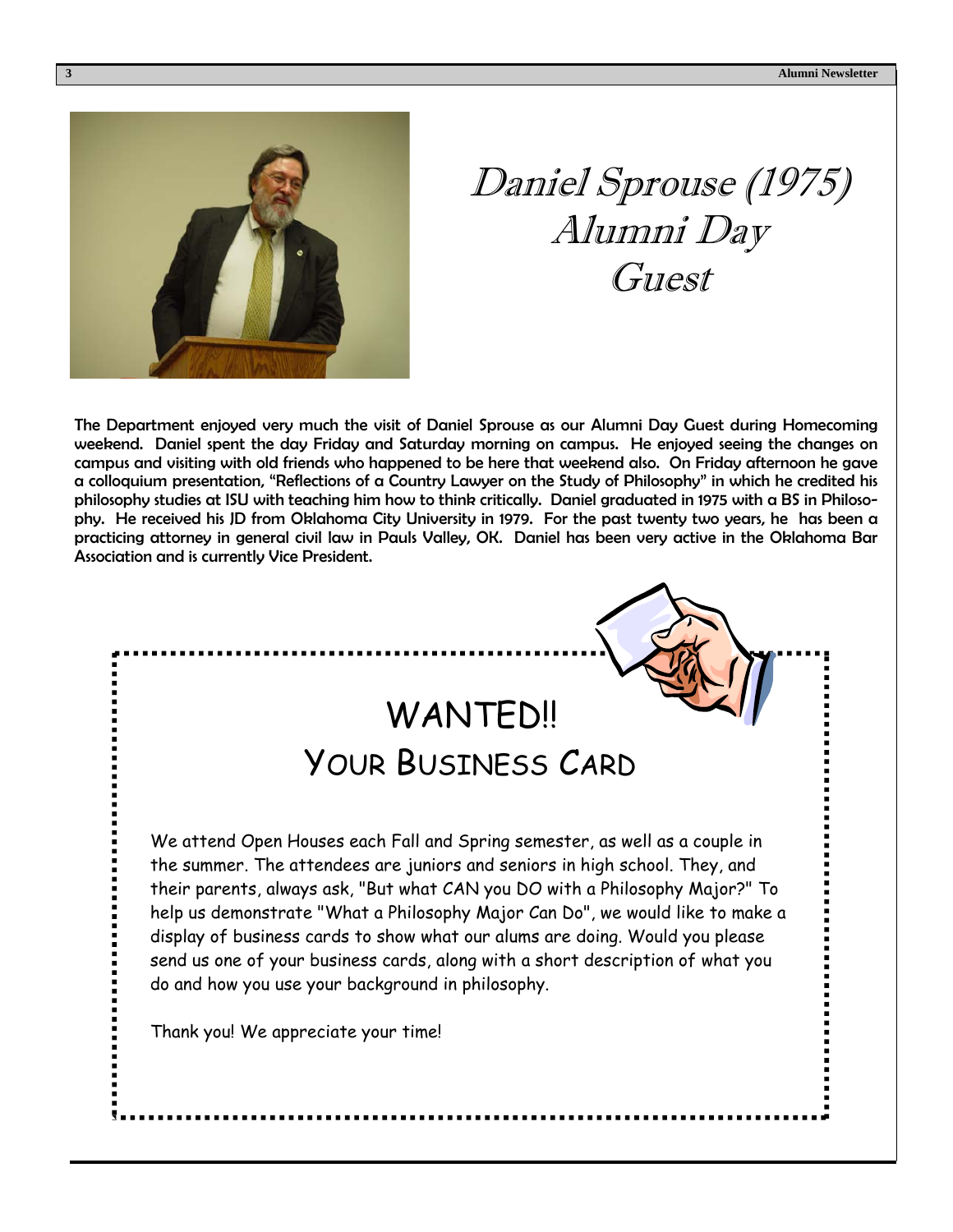# News From Alums

#### Shawn McConnell (1989)

Greetings from 85th Division Headquarters in Arlington Heights, Illinois!

 I have recently been reminded of the value of *Philosophical Conversations*. A family member had looked my name up on the internet a couple of weeks ago. He found two things: a benign news article from the 1980's covering when I was involved in a martial arts expo (which was totally inaccurate), and secondly he found a paper I wrote to Dr. Machina—completely devised of my own mind. What a dichotomy to behold!

 I sincerely appreciate the association's success at keeping the fires burning. Allowing alumni such as myself to participate, even in a small way, makes a big difference to me. This is because it reminds me of the days when my mind was being challenged to the utmost, without all the interference that years outside of school brings to bear.

 When I was a young student, I wondered what I might think later - if I had changed my mind. It turns out, I see that like other people, I only get more set in my thought processes and opinions. Looking back, I am amazed at how the professors kept open minds as they grew older.

 As for my own situation: Before 9-11, I was flying regional jets for United Express out of Chicago. In October 2001, I was put on active duty for two years. I used to fly helicopters in the Illinois Army National Guard. I am in the (Federal) Army Reserves now, working in a Division Headquarters in Arlington Heights, Illinois. The staff officer job is fairly cushy compared to the years I spent in the infantry, and I do miss flying as well. I have earned a break (I guess) for over 19 years of service. Besides, the Army will not send too many Majors to fly; that is what we have Warrant Officers for. They mostly only fly, never burdened with command positions or staff jobs! (My brother is one of these). Even most of the furloughed pilots who are also Army Aviators are working staff jobs as well, mainly down at XVIII Airborne Corps HQ (Fort Bragg, NC). So, I work in Chicago land during the week, and drive home to Bloomington on some of the weekends. I travel occasionally, making me miss the airline life. My wife misses the free flying as well.

 As a Training Support Division staff officer, I work on mobilization plans and orders for Army National Guard and Army Reserve units. Basically, I write plans, and coordinate mobilizations for units from eight states: Minnesota, Wisconsin, Illinois, Indiana, Ohio, Michigan, Kentucky, and Tennessee. Our Subordinate units support unit (collective) training and evaluations at Fort McCoy Wisconsin; Camp Atterbury, Indiana; and Fort's Knox and Campbell in Kentucky. Also, our unit manages reserve forces support to the Border Mission in Minnesota and Michigan. Finally, we also have some supervisory role in providing management of federal military support to civil authorities (i.e. FEMA, FBI) in the case of a federal disaster.

 In short, I support thousands of reserve soldiers and hundreds of units as they go on Active Duty for deployment to local security areas, to Bosnia, Kosovo, Europe, and Kuwait.

 We in the Army sincerely appreciate the support of our citizens, and the deliberate dialogue that leads up to the unified command decisions. We do what you ask, within the law. It is important that Philosophers get to make an impact before we in the military are issued tasks. Leaders making a wrong decision can cause us to accomplish a desired outcome, but for the wrong reasons. We in the military rightfully bear the risks and losses for these. Making a flawed decision, however, can cost more than anyone intended, but we in the military still pay bitterly for these regardless.

 Philosophers are uniquely adept at influencing our leaders. I know because they have responded positively to my letters. Please do your part and help our national leadership make careful decisions. Send Senators and Congressmen/Women from all states logical arguments on complex subjects. It helps them sort the politics and special interests from the raw logic. Do your part!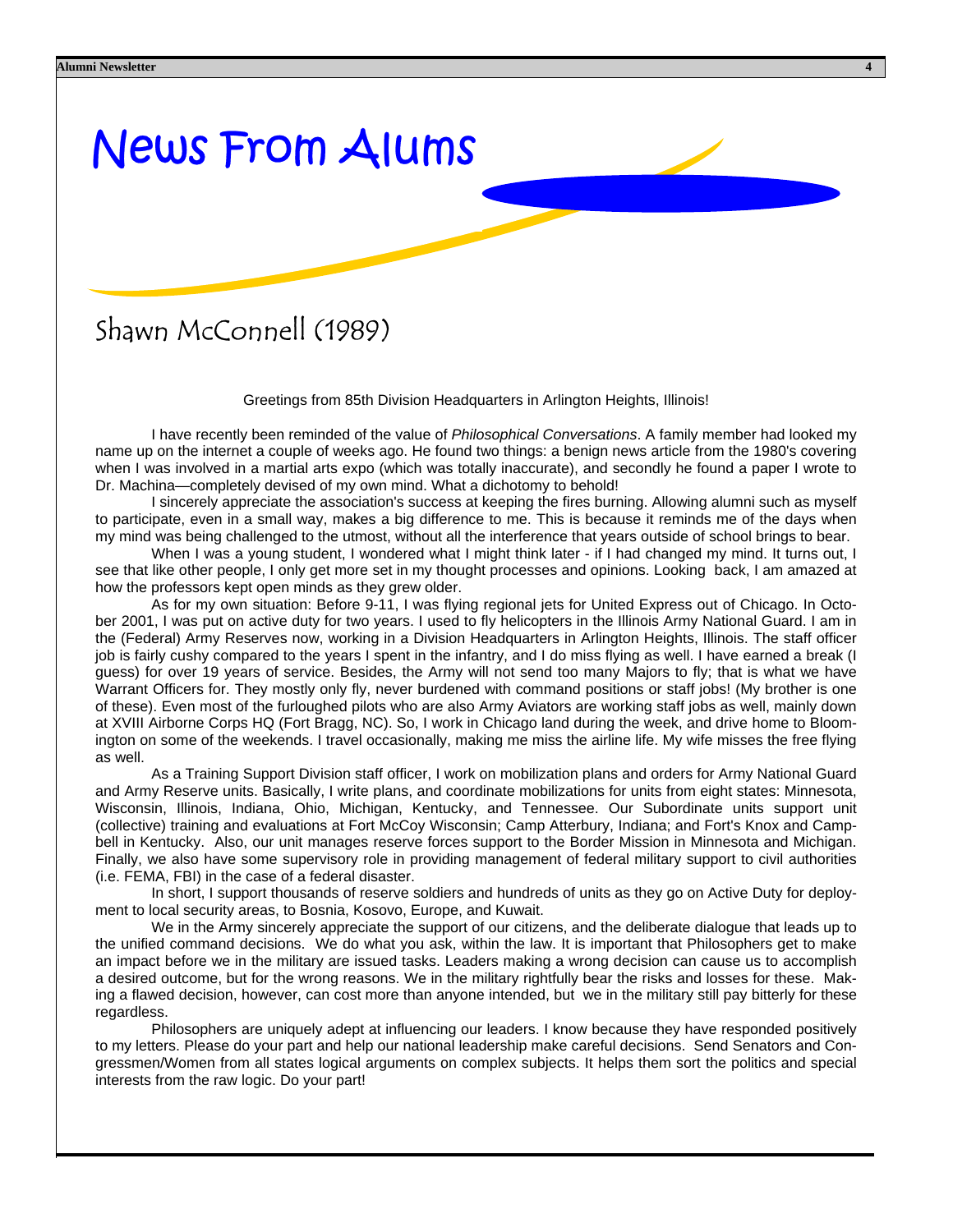#### Joe Montana (1998)

 As I look at the faculty and staff listing, I see some changes since I last attended. It appears Stephen Rosenbaum is no longer at ISU – a real loss in my opinion. It is good to see Professor Horvath is still there. His Scientific Explanation class is the only course in which I received less than an "A" grade, and that motivated me to further study this subject. I still keep that course's book with me at work, and much of my time doing philosophy revolves around scientific issues. I have now progressed well beyond that course's content, and have read and written some very interesting material. Most recently, I've been researching such subjects as quantum gravity and multiple worlds, as well as maximum velocity and time travel. Along that same scientific path, I regret not getting involved in the Mind Project after attending Dr. Anderson's Epistemology course. The grant he received is very exciting news, and I wish the project all the success it deserves. I believe Bertrand Russell said "Science is what you know; philosophy is what you don't know." Aside from studying the philosophy of science, I have been reading a lot about what I don't know. I found that many of Wittgenstein's writings on language align closely with my own views. On the lighter side of things, I enjoy relating philosophical thought to "the laymen's world." Examining the philosophical themes behind books, movies, and "The Simpsons" (the best darn show on TV) has been absolutely fun. I even find application of philosophical thought while at work.

 I have been working as an Operations Analyst with Premier, Inc. We are a Group Purchasing Organization for hospitals, physician offices, and various alternate site healthcare facilities. Our core business is aggregating the purchasing volume of our members to negotiate lower costs from vendors. This is a firstclass company, with a business environment, staff, and compensation offering that is the best I have ever seen. Having previously worked for SBC (fka Ameritech) in Operations / Project Management, I truly value my position with Premier. I find myself among other professional and mentally sharp people who force me to challenge myself. It's a perfect situation for me – I'm really happy here. It is the first time I have been among peers since my last semester at ISU. I am involved in every step of information management, from designing systems to distributing reports. My day is typically spent constructing advanced databases and hyperdetailed reports based on the purchases of our members. In my free time (ha!), I construct resolutions to data problems and reporting errors – errors that I typically am the one to uncover. Other than that, I'm in meetings discussing these things. On the surface, it sounds like a boring reporting job, but there is so much more that really makes it a perfect fit for me. When it comes down to it, healthcare products are just the "widgets" – the analysis and problem solving is where I do my work. I have no formal IT training, but the same thinking I used in the philosophy major helps me design complex relational databases and financial reports. Although this position at a healthcare company may seem out of character for such a die-hard philosophy student, I think the Career Information listed on the department's website is spot-on. I could literally retype every skill listed there and explain how I use each one every day.

 On a more personal note, my long-time girlfriend and I married back in April of 2001. We just recently moved into a nice house in suburban Westmont, IL. It's a quick (but not so easy) 20 minute drive to my office in Oak Brook each day. I have grown to love the western suburbs, away from downtown Chicago but not in the middle of farmland and not among hundreds of cookie-cutter homes in a new subdivision. Outside of my philosophical studies, I have embraced my love of the automobile. We now own four cars, my favorite being a 1970 Dodge Charger that I originally saw when I was shopping for my first car at the age of sixteen. It was never for sale – that is, not until just after my graduation from ISU. It was my gradation gift to myself! That car has really opened up my enjoyment of all things automotive, from researching to collecting to competitive racing of various sorts.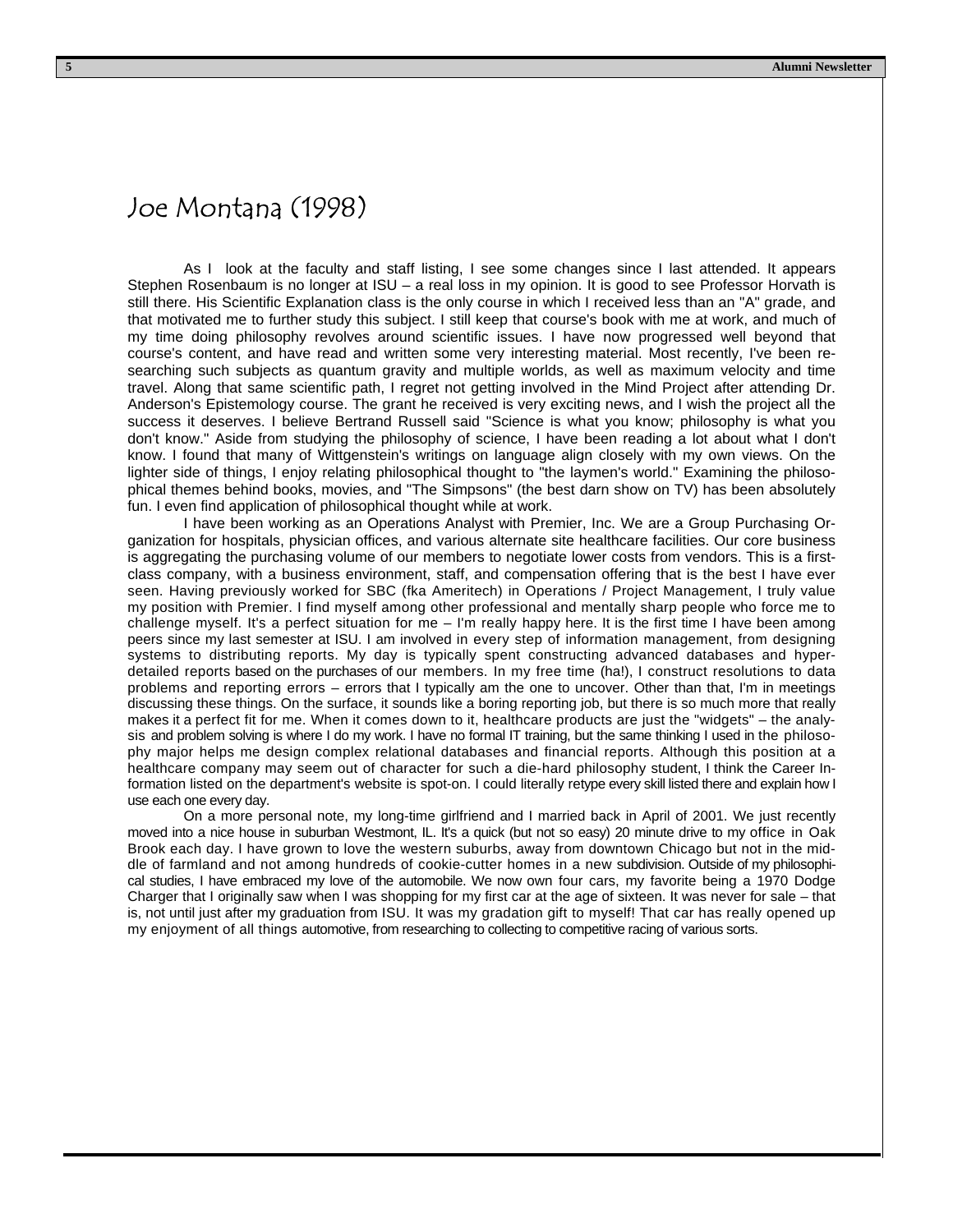# hanks!!!



Dr. David Anderson Marcus Anderson Erik and Lisa Brihagen Alliant Techsystems—matching Brihagen gift Martha Burk Robert & Catherine Carmody John & Valerie Carroll State Farm Companies Foundation—matching Carroll gift Bradley Cohen Douglas Crossman Kenneth Dooley Mr. & Mrs. Thomas Durkin Harris Bank Foundation—matching Durkin gift James and Rita Farina Stephen French Sheri and Morton Glarborg-Jorgensen David Goehrke C N A Foundation—matching Goehrke gift Dr. Michael Gorr David Goulding Dr. Julie Gowen John Greuling Dr. Nancy A. Slonneger Hancock Libby Hatchel John Jansa Dr. Kenneth and Marilyn Kennard

Dr. Kenton Machina David MacTaggart Michael Matejka George Michalopoulos David and Tricia Monier Joe and Aubrey Montana Darlene and Roger Raudabaugh William Roach Patricia Robillard Ronald Rohlfing Deluxe Corporation Foundation matching Rohlfing gift Solomon Rutzky June Salstrom Kelly Sanders David Shimanovsky Dr. David and Norma Schmidt James and Cindy Shively John Stanis Philip Stebbings David Suryk Dr. Jim and Laurie Swindler Valeria Taylor Gregory Taylor Beth Tindall Brandon Trueblood Becky Williams

This year's fiscal situation seems to be the same song, second verse. The department has been asked once again to return a portion of its current budget. Unfortunately this is becoming standard operating procedure. In addition, next year's budget doesn't look much brighter. As state support for the university declines, private support becomes ever more important. There are many areas in the department to which you may contribute. Your contributions to the Kenneth and Marilyn Kennard Philosophy Fund have been much appreciated by students. Our request for help in furnishing the Mind-Project Lab received many generous contributions and we now have a freshly painted lab, new carpet, new chairs and work stations. Your donations to the general department fund have helped us to send students to the Undergraduate Conference in Memphis, reward outstanding scholarship among the students, and provide other project support. We certainly understand that everyone is in the belt tightening process both at work and at home and we appreciate your many contributions. Your help and support allow us to provide those "extras" to the students that substantially enrich their education.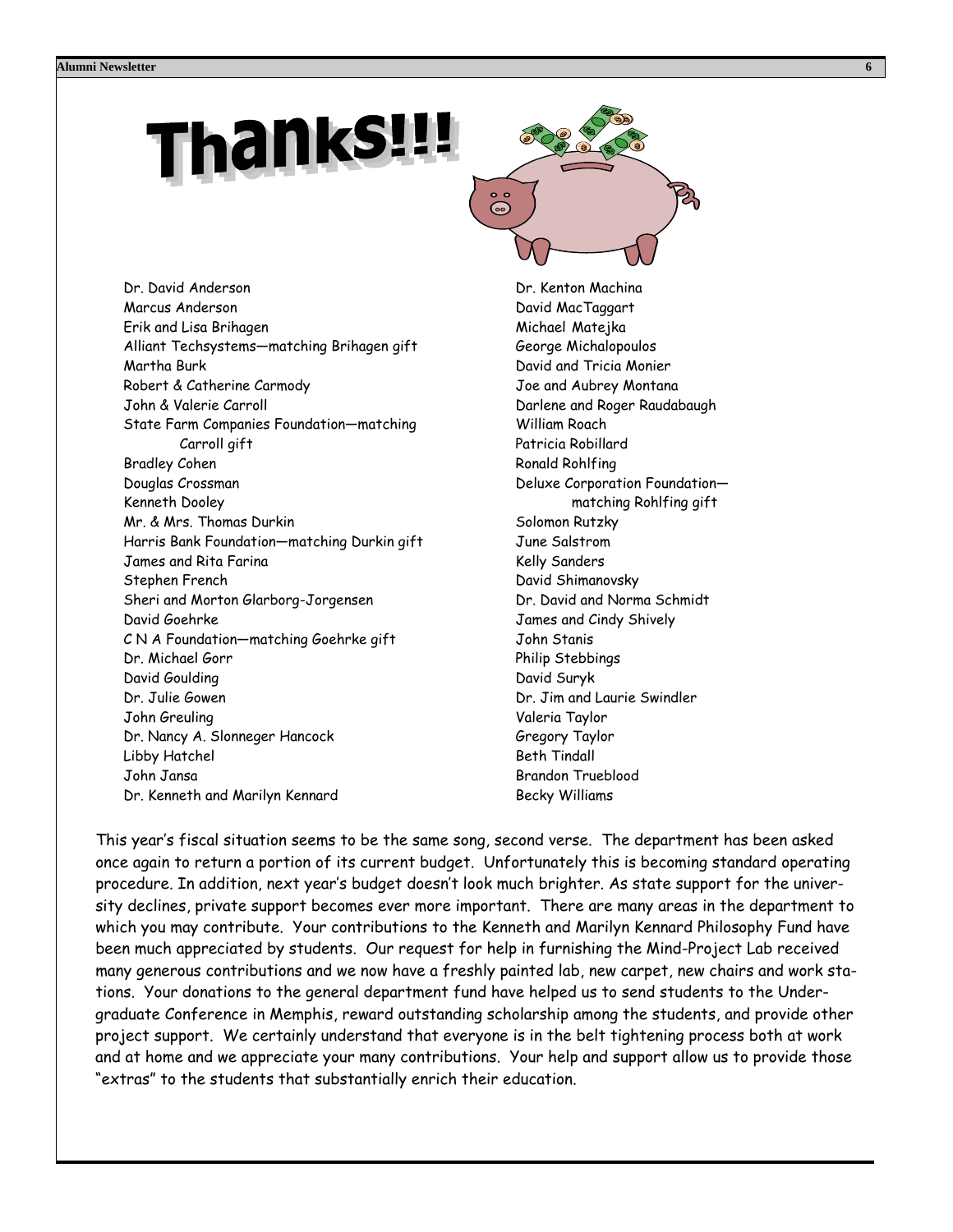|  | <b>Alumni Newsletter</b> |
|--|--------------------------|
|--|--------------------------|

|                                                                                                                                                            |                             | WE WOULD LIKE TO HEAR FROM YOU<br>PHILOSOPHY DEPARTMENT INFORMATION FORM |  |
|------------------------------------------------------------------------------------------------------------------------------------------------------------|-----------------------------|--------------------------------------------------------------------------|--|
|                                                                                                                                                            |                             |                                                                          |  |
|                                                                                                                                                            |                             |                                                                          |  |
|                                                                                                                                                            |                             |                                                                          |  |
|                                                                                                                                                            |                             |                                                                          |  |
| You may also reach us via e-mail: philosophy@ilstu.edu or fax (309) 438-8028                                                                               |                             |                                                                          |  |
| YES! I/WE WOULD LIKE TO CONTRIBUTE TO THE DEPARTMENT IN THE FOLLOWING WAY:                                                                                 |                             | <b>DEPARTMENT OF PHILOSOPHY CONTRIBUTION</b>                             |  |
|                                                                                                                                                            |                             |                                                                          |  |
|                                                                                                                                                            |                             |                                                                          |  |
|                                                                                                                                                            | $\frac{\text{S}}{\text{S}}$ |                                                                          |  |
|                                                                                                                                                            | $\frac{\text{S}}{\text{S}}$ |                                                                          |  |
|                                                                                                                                                            | $\sim$                      |                                                                          |  |
| Name<br>Phone Phone<br>Kenneth and Marilyn Kennard Philosophy Fund<br>Mind Project Lab Fund<br><b>General Department Fund</b><br><b>Total Contribution</b> | $\sim$                      | <b>THANK YOU!!</b>                                                       |  |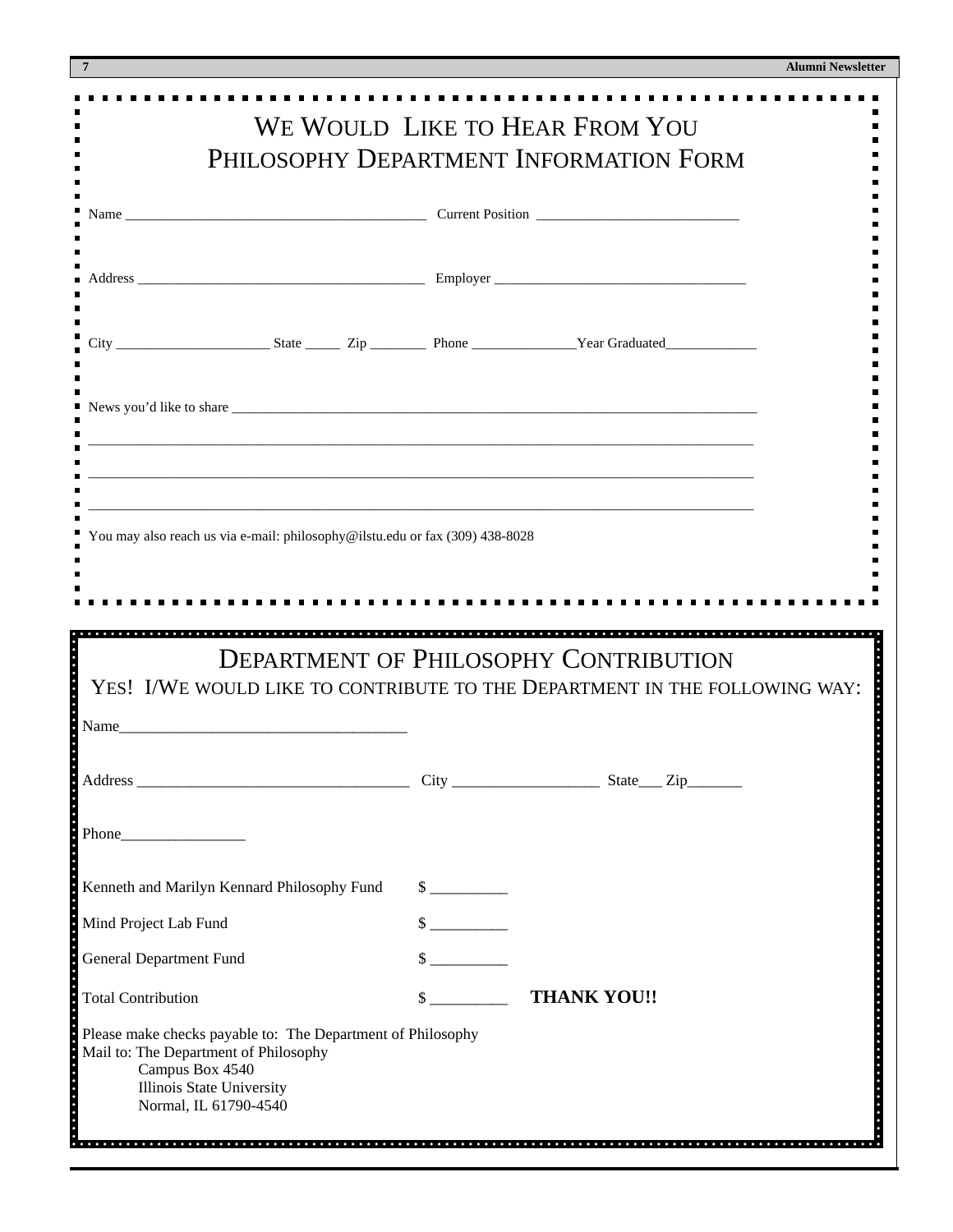# **Student News** Adam Corelli

# University Future Alumni Leader Award 2002<br>Adam Corelli was nominated by our department as a candidate for the University Future

Alumni Leader Award and selected as the fourth recipient of the University Future Alumni Leader Award. The Future Alumni Leader Award for students was established in 1998. It gives each academic department and school the opportunity to recognize one student for outstanding service to the University. The selection committee is made up of members of the Illinois State University Alumni Association Board and representatives from the campus community and student population. The criteria for selection is based on the student's significant potential as an alumni leader, outstanding volunteer services and contributions to Illinois State and/or the community, and leadership and initiative shown through their academic department.

 As you scroll through Adam's list of accomplishments you will surely recognize a Future Leader. Adam was a transfer student and during a short time he was Association of Resident Halls Liaison and Facilities Committee Coordinator South Campus; National Communications coordinator for the Association of Residence Halls; Ex-Officio Executive Board Member for the Illinois Residence Hall

Association; Illinois Representative on the Regional Board of Directors of Great Lakes Affiliate of College and University Residence Halls; ISU's Make-a-Wish Foundation Charity Ball planning committee; ISU Philosophical Society secretary; 1st Advocates for Individuals with Disabilities (1stAID) Co-Founder; Students with Disabilities Awareness Rally Organizer; Student Government Association on campus legislator and Chair of Personnel and Membership Committee; College of Arts and Sciences Representative to the Academic Senate Planning and Finance Committee; Campus Master Plan committee member: and co-organizer for the United in Peace Campus Rally following 9/11.

 Adam is now in Canada at the University of Windsor as a study abroad student. Of course he wasted no time in getting involved there as he is Residence Program Coordinator, Residence Life Department; Advisor for the Residence Judicial Board and Windsor Residence Life Conference Roundtable Facilitator.

While this list of some of his accomplishments is impressive—to say the least—first and foremost Adam is just a wonderful person. We all have missed his smile, enthusiasm, and genuine compassion. He will return to the States in March and is looking to Graduate School next year. We are very proud of Adam—Way to go!!

### Paper Presentations

#### Natasha Jankowski Pacific University Undergraduate Philosophy Conference Pacific University, Oregon

Natasha Jankowski had her paper "Racism as a Terrorist Institution" accepted for presentation at the Pacific University Undergraduate Conference. Natasha will be attending the conference and presenting her paper on April 5th and 6th in Oregon. However, quoting Natasha," the coolest part about it is that John Searle is the guest speaker". Congratulations, Natasha!!

#### John Sahs Annual Midsouth Undergraduate Philosophy Conference University of Memphis

John Sahs' paper, "Kripkean Consequences for Possible Worlds" , was accepted for the Annual Midsouth Undergraduate Conference at the University of Memphis. John presented his paper at the conference in Memphis on February 22. Congratulations, John!!

Both of these bright students will be heading for graduate school in the fall. We wish them the best!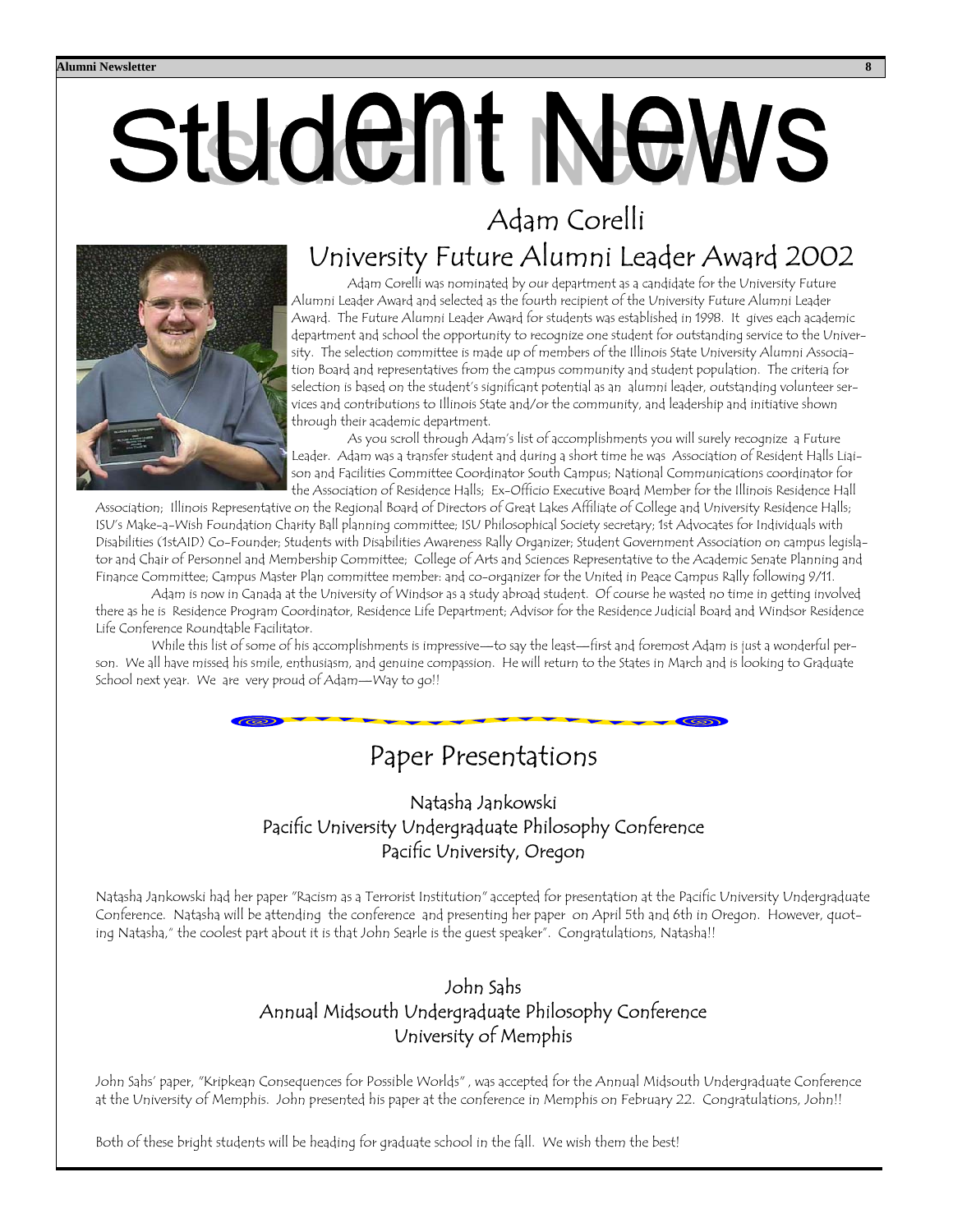**9 Alumni Newsletter** 

### **An Update The Mind Project** David Anderson, Director



This has been a very productive year for The Mind Project. We are now well into the first year of a three year grant to develop online curriculum materials to introduce undergraduates to cognitive science. The curriculum is built around online research experiences. Rather than merely telling students what scientists have learned about the mind and brain in a static textbook, we are giving students hands-on experiences using a wide range of research methods. Students will not only learn a good deal about the mind/brain, but they will (hopefully) experience some of the excitement of *being a scientist*. And with philosophers writing many of the research modules, we also hope to instill in them the critical skills of a good *philosopher!* Not only will they be asked to carefully analyze the sometimes incompatible claims of research performed using very different research methodologies, but they will also be asked to reflect on the moral and social issues that are raised by newly emerging technologies in areas like medicine, AI and robotics.

To give a few examples of modules that are in production, students will gain hands-on experience as they engage in the following online research experiences:

1. *Virtual Anthropological Field Study*: Students will become anthropologists, studying "cultural linguistics," and gathering data on how an unfamiliar culture, speaking an unknown language, uses *color terms*. They will learn about the physics of color optics, the proper methods for gathering linguistics data, and the various theories that have been advanced over the past 100 years as researchers seek to understand how different cultures develop the concepts that they use to "cut up" the world into its basic color categories.

2. *Memory Experiments.* Sometimes we think that we remember seeing things that we haven't in fact seen. Why does that happen? And what does it teach us about the nature of human memory? Students will become subjects in online experiments where they will see the effects of "false memory." They will then study various theories about the neurophysiological characteristics that account for such phenomenon and that help us understand successful memory as well.

3. *Virtual Rat Lab*. There are some exciting experiments on rats going on in the ISU biology department which have produced breakthrough results that have changed commonly held theories about how certain neurotransmitters (the chemicals that send messages in the brain) actually work. Students will become scientists in a virtual lab where they will learn many of the procedures that graduate student researchers learn as workers in these labs.

4. *Computational Models of the Mind*. Much current debate about the nature of the human mind has focused on whether the mind functions more like a digital computer or a connectionist computer. While we will continue to teach students about these two computational models of the mind, we will also add a module on "dynamical systems." If the mind/brain is a dynamical system, there remains controversy as to whether it can still be understood as a kind of computer (just a different kind of computer) or whether the computer metaphor needs to be abandoned altogether.

5. *Virtual EEG Lab*. Electroencephalography (EEG) is a method for measuring the activity of neurons in the brain. Neurons generate electromagnetic fields when they are active, and if a large number of neurons are simultaneously active they can generate fields that are detectable on the surface of the scalp. Students will become scientists, gathering real data from "virtual" persons in our online EEG lab.

This is just a small sample of the modules that are currently in development. We hope to have most of them completed in 12-18 months. We will then pilot them in the classroom, improve them where we are able, and finally, make them available for use in the classroom. We will "package" the modules for different purposes. Some will be used for introductory courses in philosophy, biology, computer science, psychology, linguistics, anthropology, etc. Others will have more advanced elements and will be targeted for advanced undergraduate courses.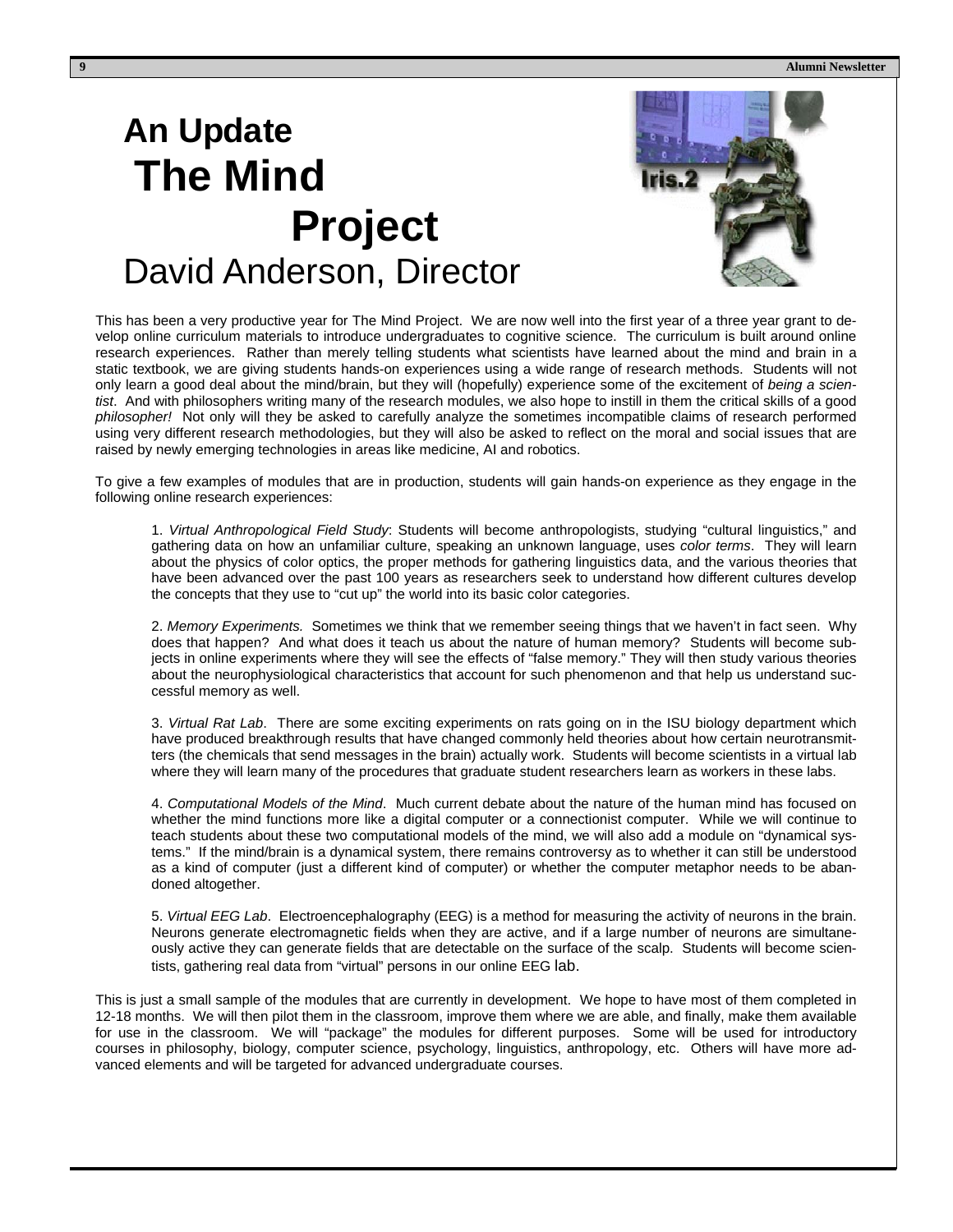

# Faculty Travels

#### **Mark Siderits**

Mark Siderits has recently returned after some fairly extensive travel. In November he visited Seoul, South Korea, and Liver-

pool, England. And in December he was in Bangkok, Calcutta and Benares.

 His visit to Seoul was at the invitation of the Korean Society of Indian Philosophy, whose 15<sup>th</sup> annual conference was held on November 18-19. His contribution to the conference was 'Moral Foundations for an Urban Age: Santarakshita's Argument for Altruism'.

 Just a week after returning to ISU from Seoul, he departed for England, where he spent Thanksgiving break meeting with members of the Philosophy Department and administrators of the University of Liverpool. The Department has recently won a prestigious Leverhulme Trust grant for establishing a graduate program in Indian and Buddhist philosophy at Liverpool, and



Siderits has been awarded a Professorship to help in its development. His responsibilities include teaching a graduate course for each of the Fall semesters of 2003 and 2004, delivering a series of public lectures, and doing liaison work with other universities around the UK. (He has also been asked to conduct a seminar on Buddhist philosophy at the University of Lausanne in April-June 2004.)

 Siderits returned from Europe at the end of Thanksgiving break, but then he was off again on December 7, this time for Bangkok and the XIIIth conference of the International Association of Buddhist Studies, which was held at Chulalongkorn University on December 8-13. (Since this was Finals Week, his students were all able to successfully submit their final papers electronically; Siderits' experience of Bangkok night-life was limited to occasionally looking out his hotel window after grading one more paper.) His contribution, part of the conference's panel on Buddhist logic, was a paper entitled 'Overcoming *Svabhava*-phobia'.

 On December 14 he flew to Calcutta, where he was the guest of Jadavpur University. There he presented two papers on topics in Buddhist logic and epistemology. He also visited Benares in order to attend the T.R.V. Murti Centenary Conference held on December 18-21. His contribution to that conference was a paper entitled 'Murti on Madhyamaka'.

 Siderits then spent two weeks traveling in South India and visiting with friends. He returned to Central Illinois on January 12.

It goes without saying that we will all miss Mark for the next two years…..

#### **Thomas Simon Kosovo: Teaching Among the Ruins**

Thomas Simon taught minority rights in Kosovo this past summer. For one hundred days, the United States bombed Kosovo, a province next to Yugoslavia (Serbia). As a Fulbright scholar in nearby Slovenia, Thomas heard the bombers fly overhead each night. His law and philosophy classes at the University of Ljubljana had students from both sides of the conflict. When he returned to Illinois State University, few people even talked about Kosovo.

 This past August, Thomas, who is also an attorney, returned to Kosovo as part of an effort to rebuild the devastated land where over 800,000 fled from their homes. A Dutch Non Governmental Organization (NGO), the Academic Training Association, recruited faculty from all over the world to teach over the summer. Along with a translator, an outside expert and a local instructor co-taught each of the thirty courses. This experience began collaboration within each team. Each course was required to have a mix of students. Albanian Kosovars, who lived under Serbian apartheid for a decade, made up the bulk of each class. The organizers made every attempt to enroll Serbian students. The minority Serbs formerly ruled over the Albanians, who made up about 90% of the population. Now, the Serbs face enormous problems. Students from Europe and the United States also attended the classes.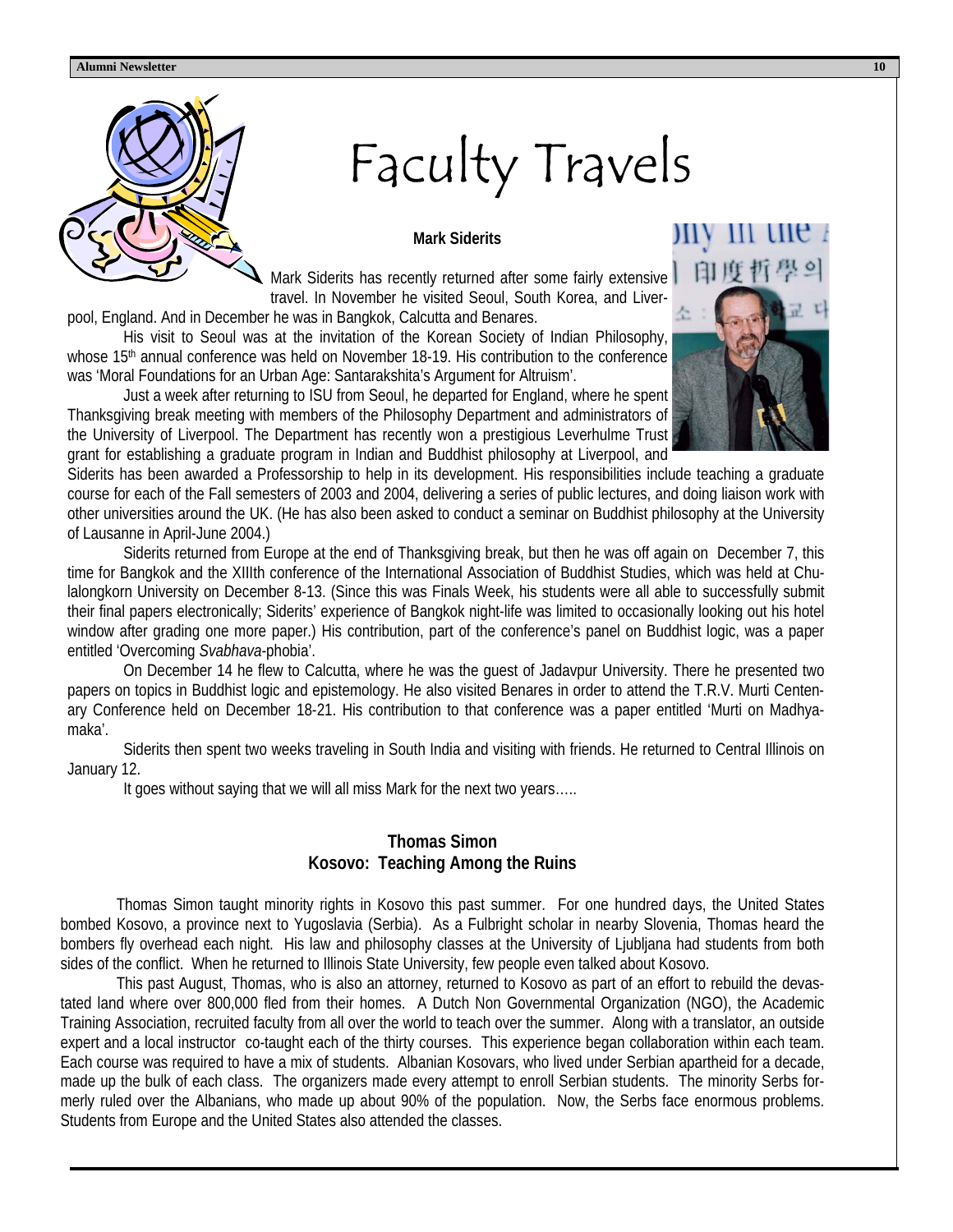

### Faculty Awards and Honors





Kenton Machina and Anu Gokhale (ISU, Department of Technology) were successful in obtaining a \$248,000 grant from the National Science foundation to support a project in improving general education. Their project is to help level the playing field between the genders regarding math, science, and technology in gen ed, a worthy goal indeed and one that will enhance our general education program over the long term.



 Thomas Simon Schulze Chair of Interdisciplinary Studies for 2002-2003 University of Northern Colorado

Thomas Simon is at the University of Northern Colorado this year as a visiting professor and the Robert O. Schulze Chair of Interdiscipli-

nary Studies. Schulze, the late dean of the College of Arts and Sciences at UNC, actively promoted teaching and scholarship that crossed traditional disciplinary boundaries. He encouraged faculty to integrate teaching, scholarship and community service. These are the very qualities that would be used to describe Thomas' teaching style. It is this style and passion for teaching that has earned him teaching awards at several universities and appealed to the UNC search committee seeking a scholar worthy of the Schulze Chair. While we all miss Thomas this year, we are very proud of this latest accomplishment.